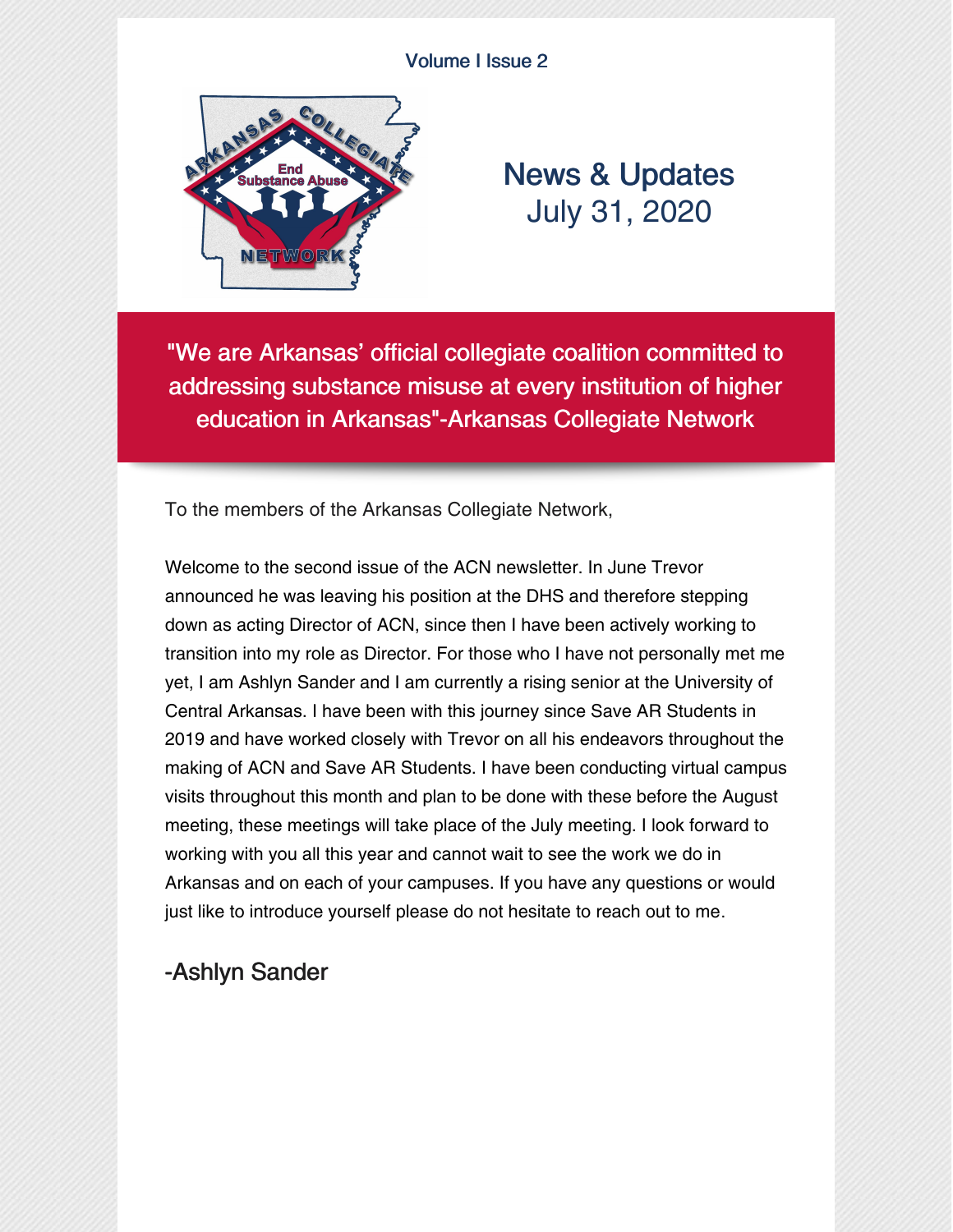

### Around the Nation

#### Opioid Epidemic Article Published by NPR

NPR's Brian Mann recently wrote a story highlighting the opioid epidemic and why it is still happening all over the country. The article and its research goes in depth on where the epidemic is the worst and talks to experts about what can be done to make a change.

> [CLICK](https://www.npr.org/2020/07/17/887590699/doctors-and-dentists-still-flooding-u-s-with-opioid-prescriptions) HERE to read the full story

#### Partners in Prevention

Partners in Prevention is Missouri's statewide coalition dedicated to higher education substance abuse. The coalition is made up of 24 colleges and universities around the state that are all dedicated to creating a healthy and safe environment. PIP has been around since 2000 and has worked each year to further their mission of



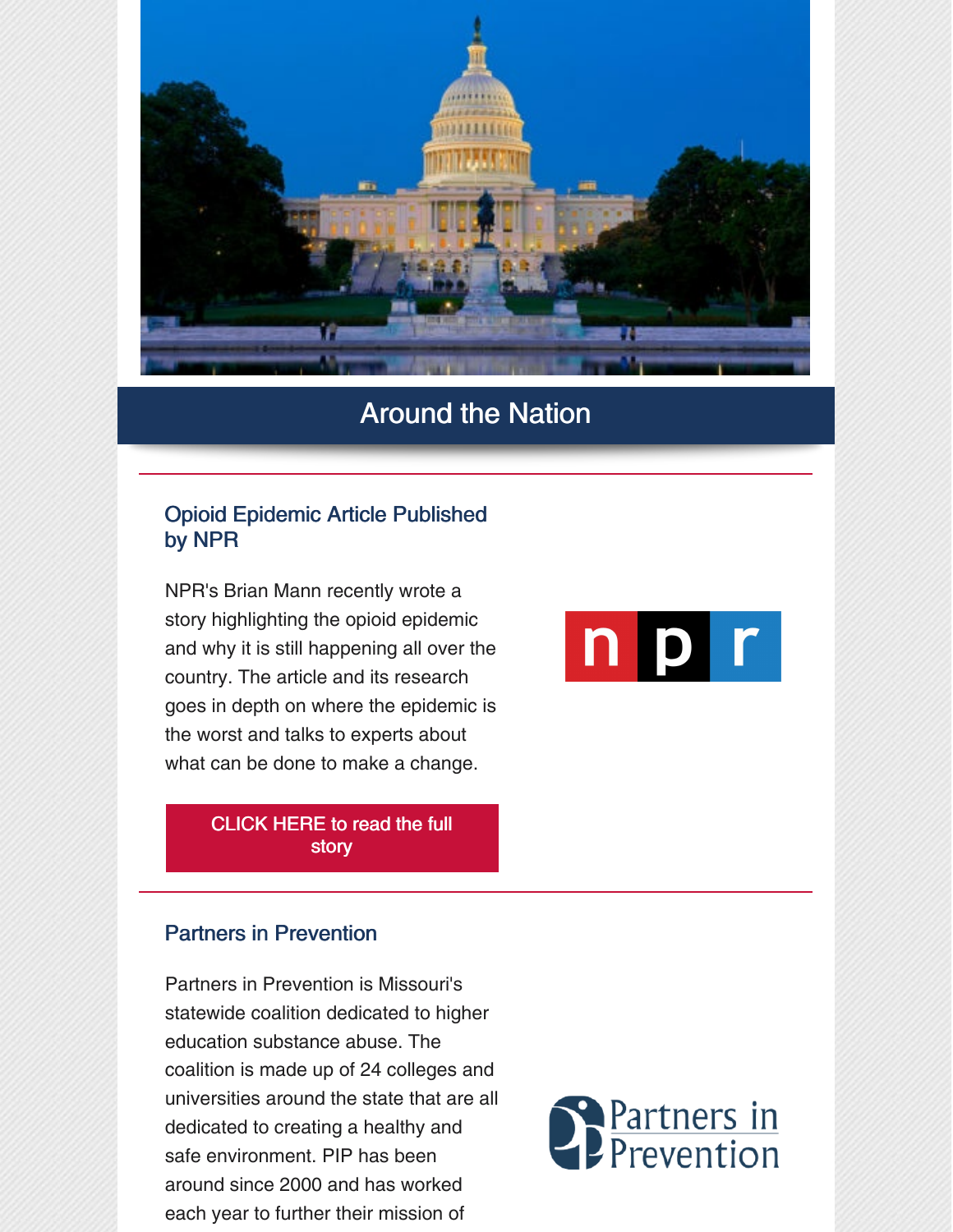promoting positive safety and health behaviors. To learn more about what they are doing click the link below.

#### [CLICK](https://pip.missouri.edu) HERE to learn more



# Around Arkansas

#### Arkansas College Spotlight

With each issue of the newsletter I plan on highlighting various members of the Arkansas Collegiate Network and sharing what they and their campus are doing to prevent substance misuse. This section is where it will be located. As school starts email me what your campus is doing and your school could end up here!



#### **NARCANsas**

With school starting don't forget about the free app NARCANsas. This app has resources for drug take back locations, treatment and recovery programs, and step by step instructions on how to use Narcan in the case of an emergency. This app also